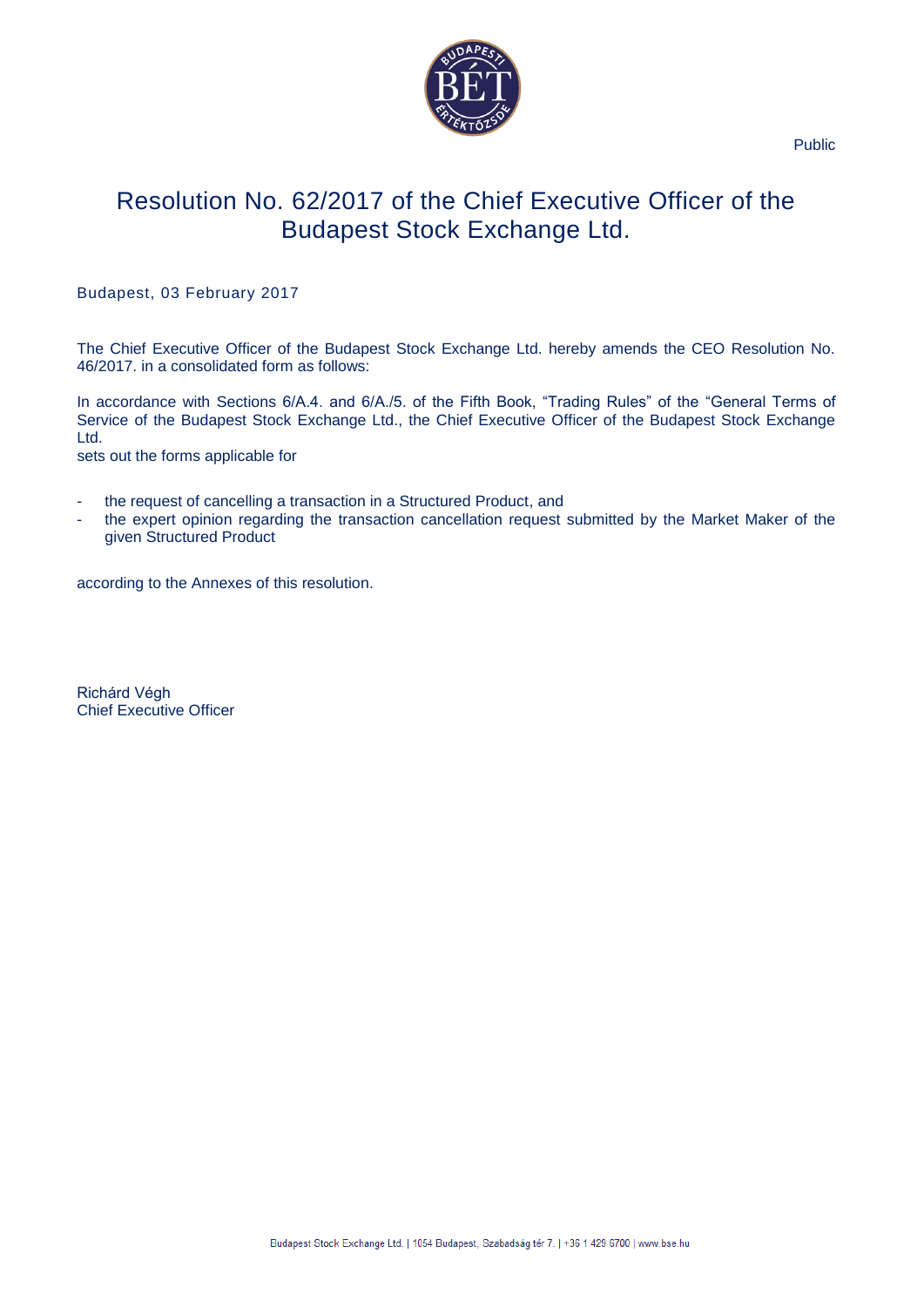

### **ANNEX No. 1**

## **REQUEST FOR TRANSACTION CANCELLATION STRUCTURED PRODUCTS**

| Name of the applicant Exchange Member:                   |
|----------------------------------------------------------|
| Parameters of the transaction concerned:                 |
| Name of the Structured Product:                          |
| ISIN code of the Structured Product:                     |
| Seller Exchange Member of the transaction:               |
| Buyer Exchange Member of the transaction:                |
| Conclusion time of the transaction (SS:M:HH DD.MM.YYYY): |
| Trade ID of the transaction:                             |
| Price of the transaction:                                |
| Quantity of the transaction (number):                    |
|                                                          |

I hereby declare, that I have given notice of my intention to request a transaction cancellation process to the counterparty of the transaction.

Budapest, ….... day ................. month ............ year

……………………………………………. Signature of the Applicant

*The request shall be sent to the Trading and Business Development Division of Budapest Stock Exchange Ltd. at both of the following contacts:*

- *E-mail: [szkui@bse.hu](mailto:szkui@bse.hu)*
- *Fax: +36 1 429 6833*